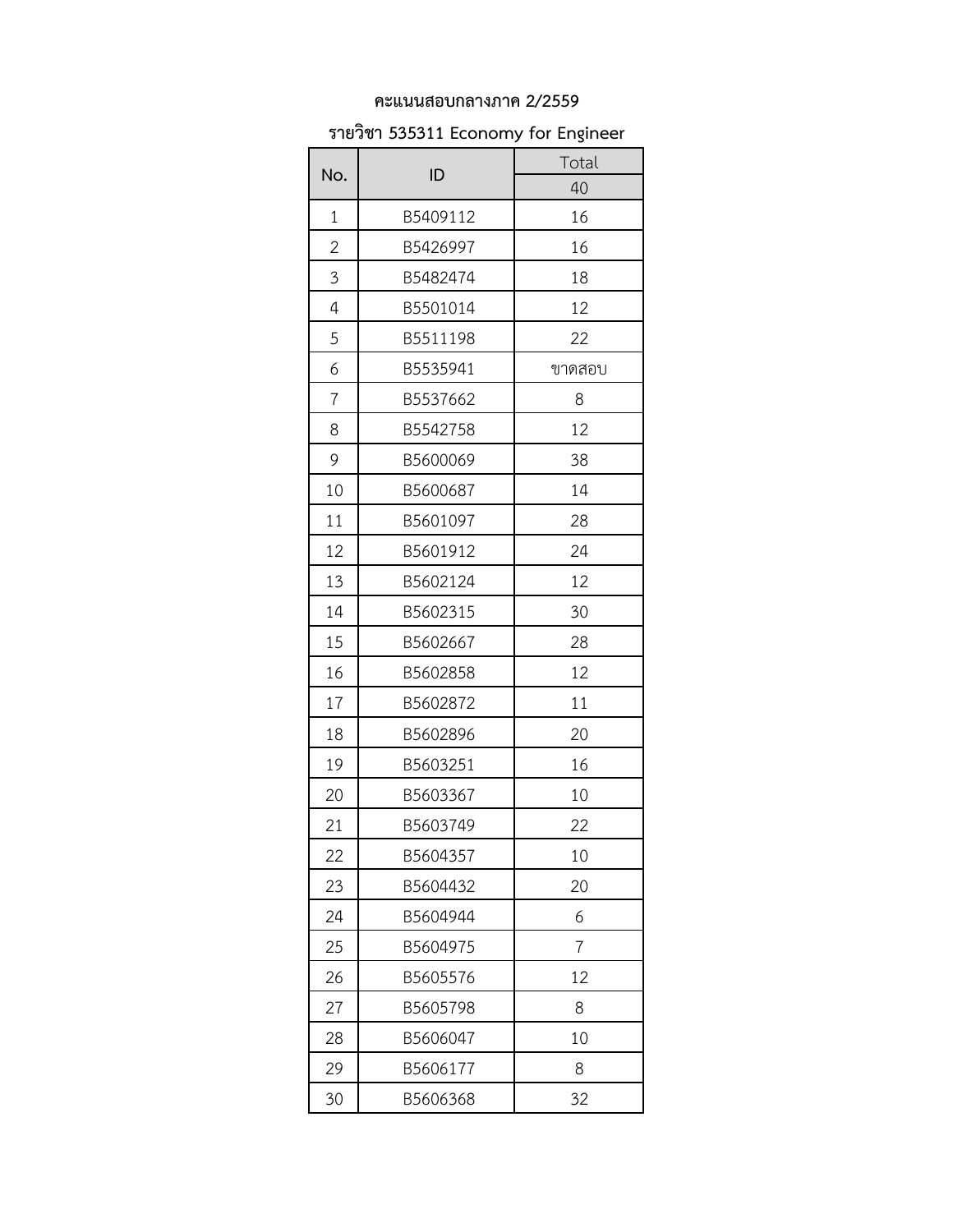### **คะแนนสอบกลางภาค 2/2559**

# **รายวิชา 535311 Economy for Engineer**

|     | ID       | Total |
|-----|----------|-------|
| No. |          | 40    |
| 31  | B5608409 | 7     |
| 32  | B5608430 | 10    |
| 33  | B5608720 | 14    |
| 34  | B5609499 | 14    |
| 35  | B5610426 | 14    |
| 36  | B5610495 | 16    |
| 37  | B5610501 | 28    |
| 38  | B5610525 | 36    |
| 39  | B5611881 | 7     |
| 40  | B5611898 | 20    |
| 41  | B5612215 | 12    |
| 42  | B5613359 | 22    |
| 43  | B5613373 | 16    |
| 44  | B5613380 | 16    |
| 45  | B5613526 | 30    |
| 46  | B5613557 | 22    |
| 47  | B5613809 | 28    |
| 48  | B5615728 | 30    |
| 49  | B5617173 | 12    |
| 50  | B5617777 | 17    |
| 51  | B5617876 | 32    |
| 52  | B5619658 | 18    |
| 53  | B5619863 | 30    |
| 54  | B5619931 | 20    |
| 55  | B5620647 | 38    |
| 56  | B5621217 | 9     |
| 57  | B5621262 | 12    |
| 58  | B5621507 | 10    |
| 59  | B5622252 | 14    |
| 60  | B5623891 | 5     |